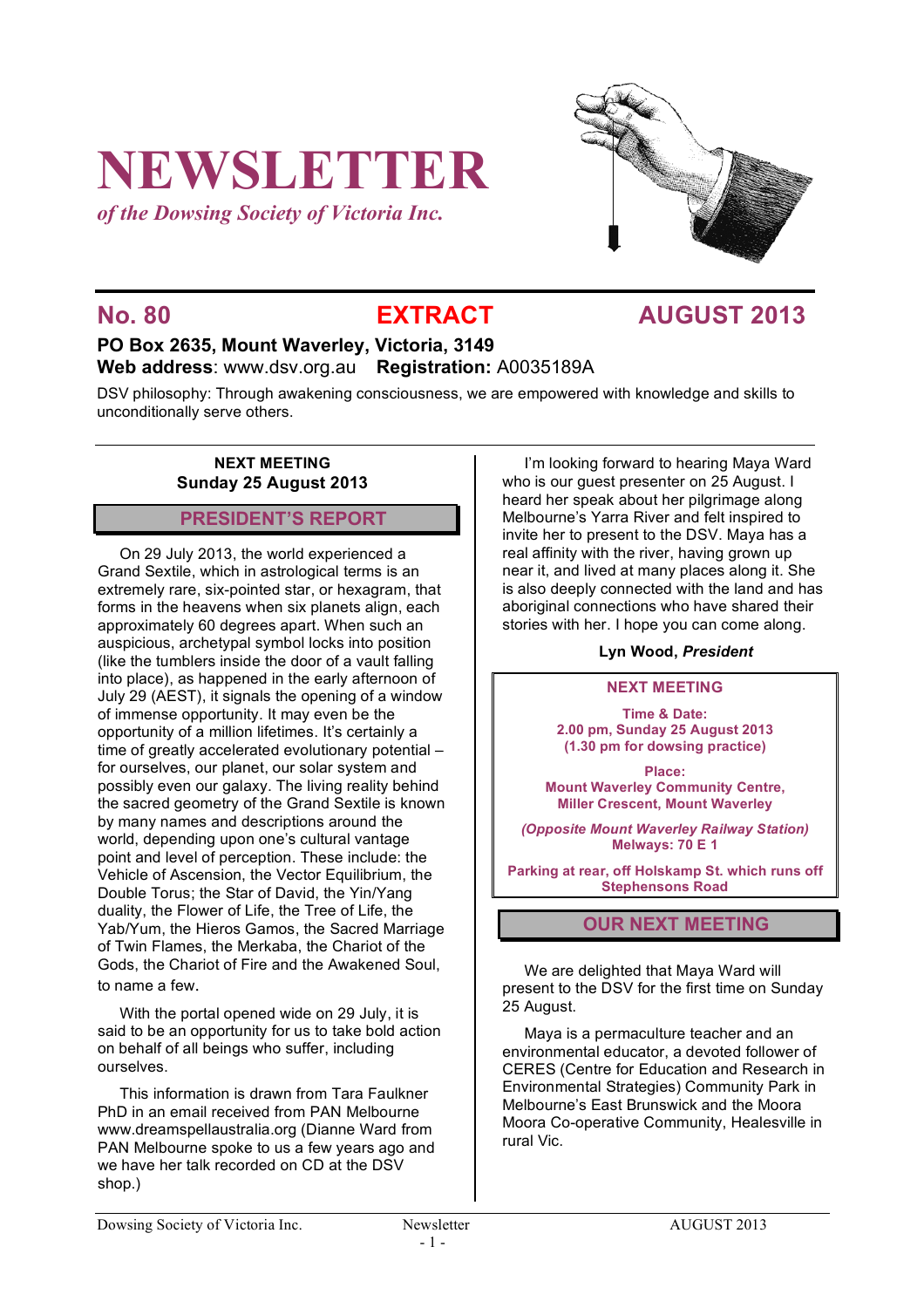

#### *Maya Ward*

Maya will speak about her experiences on her pilgrimage along our city's beloved Yarra River. She has written about it in her book titled, *"The Comfort of Water".* Apparently she is the first to have taken this journey and written about it for more than 100 years.

*Further details: http://mayaward.com.au/*



# **OUR LAST MEETING**

At our June meeting Alan Robison, DSV Secretary, presented on "Practical Dowsing with a Health Perspective".



*Alan Robison*

He spoke about his fascination in working with colour to heal. Inspired by Allan Brooker from The Brooker Colour Therapy Clinic in New Zealand. Alan has now developed his own approach, based on his dowsing.

the Flower of Life Mandala to send the vibrations of the specific tabulations to the person being assisted.



*Alan dowsing for colour healing*

*For further information please contact Alan Robison directly on 0410 405 978.*

## **NEW DSV CONSTITUTION**

We are very pleased to announce that the DSV has received written confirmation from the Victorian Justice Department approving the new DSV Constitution – the one which was unanimously agreed on at our AGM in April 2013.

You can view the DSV Constitution at our website. Go to www.dsv.org and click on "About the Society", then on "Membership". The direct link is:

http://www.dsv.org.au/membership.shtml

Our special thanks to Committee Members Alan Robison, Lyn Wood and Fred Ward for their caring diligence in bringing this to fruition.





**Books by Alanna Moore** 

(a professional geomancer for over 30 years) on dowsing, geomancy, esoteric gardening

and eco-sensitivity. www.pythonpress.com For Alanna's next training courses - see

www.geomantica.com Or send a s.s.a.e. to PO Box 929 Castlemaine Vic 3450

# **DOWSING JOURNEYS**

*Developed from an interview by DSV Member, Bernadette Hogan, as part of an ongoing segment.*

**Annabelle Clucas** - This is my second year as a member of the DSV. One of my dear friends, Margaret Crutch (also a DSV member) encouraged me to join.

We met about 15 years ago through Pranic Healing. We were all very interested in many different alternative healing modalities, metaphysics and spirituality. Margaret and the others quite often used their pendulums at our